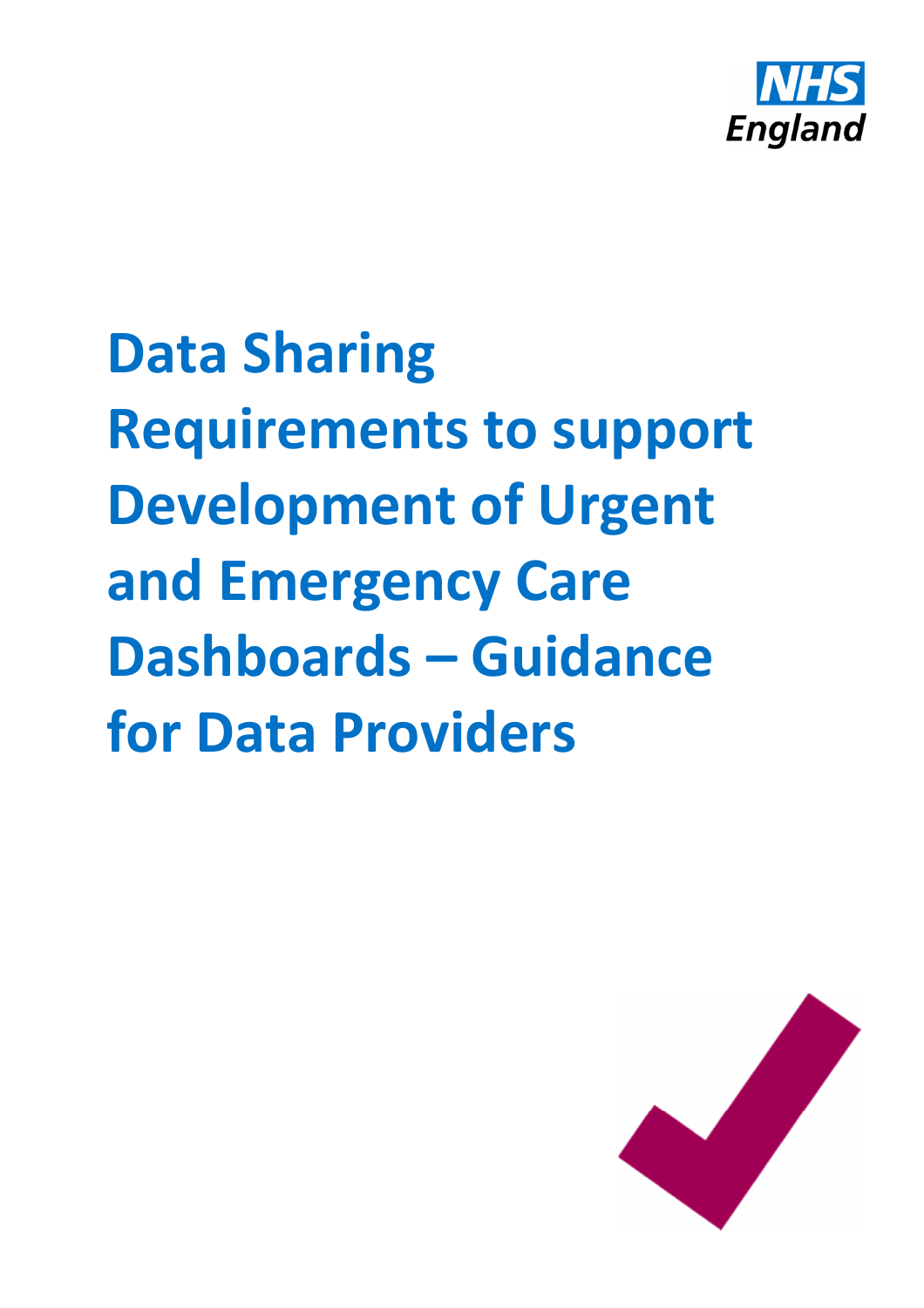### **OFFICIAL**

#### **NHS England INFORMATION READER BOX**

| <b>Directorate</b> |                                   |                               |
|--------------------|-----------------------------------|-------------------------------|
| Medical            | <b>Operations and Information</b> | Specialised Commissioning     |
| Nursing            | Trans. & Corp. Ops.               | <b>Commissioning Strategy</b> |
| Finance            |                                   |                               |

| <b>Publications Gateway Reference:</b>            | 06027                                                                                                                                                                                                                                                                                                                      |  |
|---------------------------------------------------|----------------------------------------------------------------------------------------------------------------------------------------------------------------------------------------------------------------------------------------------------------------------------------------------------------------------------|--|
| <b>Document Purpose</b>                           | Guidance                                                                                                                                                                                                                                                                                                                   |  |
| <b>Document Name</b>                              | Data Sharing Requirements to support Development of Urgent and<br>Emergency Care Dashboards - Guidance for Data Providers                                                                                                                                                                                                  |  |
| <b>Author</b>                                     | NHS England / Data Services for Commisisoners                                                                                                                                                                                                                                                                              |  |
| <b>Publication Date</b>                           | 04 November 2016                                                                                                                                                                                                                                                                                                           |  |
| <b>Target Audience</b>                            | Care Trust CEs, Foundation Trust CEs, NHS Trust Board Chairs,<br><b>Emergency Care Leads</b>                                                                                                                                                                                                                               |  |
| <b>Additional Circulation</b><br>List             |                                                                                                                                                                                                                                                                                                                            |  |
| <b>Description</b>                                | NHS England is keen to promote best practice around the deployment<br>and utilisation of Urgent and Emergency Care Dashboard Business<br>Intelligence Solutions and encourage all health economies to develop<br>and roll out this functionality during 2017/18. This guidance sets out the<br>data requirements for this. |  |
| <b>Cross Reference</b>                            | <b>NA</b>                                                                                                                                                                                                                                                                                                                  |  |
| <b>Superseded Docs</b><br>(if applicable)         | <b>NA</b>                                                                                                                                                                                                                                                                                                                  |  |
| <b>Action Required</b>                            | <b>NA</b>                                                                                                                                                                                                                                                                                                                  |  |
| Timing / Deadlines<br>(if applicable)             | Implementation as part of 2017-18 contract requirements                                                                                                                                                                                                                                                                    |  |
| <b>Contact Details for</b><br>further information | Alex Porter<br>Data Services for Commissioners<br>4e60 Quarry House<br>Quarry Hill, Leeds<br>LS2 7UE<br>07824 124473<br>http://www.england.nhs.uk/nhs-standard-contract/17-18/                                                                                                                                             |  |
| <b>Document Status</b>                            |                                                                                                                                                                                                                                                                                                                            |  |
|                                                   | This is a controlled document. Whilst this document may be printed, the electronic version posted on                                                                                                                                                                                                                       |  |

the intranet is the controlled copy. Any printed copies of this document are not controlled. As a controlled document, this document should not be saved onto local or network drives but should always be accessed from the intranet.

| Document number:1        | Issue/approval date: 04/11/2016 | Version number: 1.0             |
|--------------------------|---------------------------------|---------------------------------|
| <b>Status: Published</b> | Next review date: na            | $\frac{b}{2}$ age $\frac{c}{2}$ |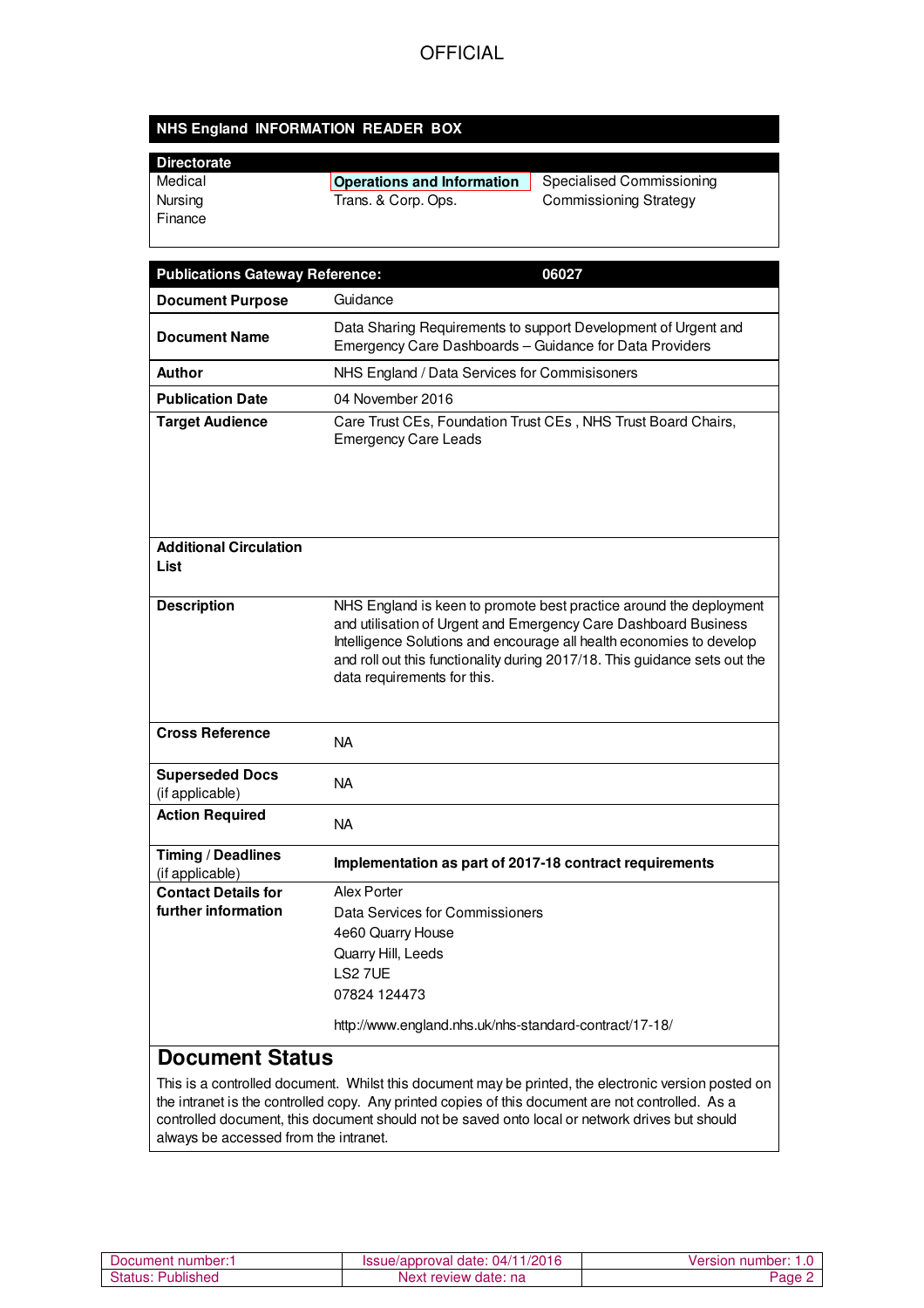#### **OFFICIAL**

Data Sharing Requirements to support Development of Urgent and Emergency Care Dashboards – Guidance for Data Providers

Version number:1

First published November 2016

Prepared by: Data Services for Commissioners Programme

This is a controlled document. Whilst this document may be printed, the electronic version posted on the intranet is the controlled copy. Any printed copies of this document are not controlled.

As a controlled document, this document should not be saved onto local or network drives but should always be accessed from the intranet.

| <b>Document number:</b> | '11/2016<br><b>Issue/approval date:</b> I<br>04/1 | Version<br>number:<br>$1.0^\circ$ |
|-------------------------|---------------------------------------------------|-----------------------------------|
| Status:<br>Published    | Next review date: na                              | ane                               |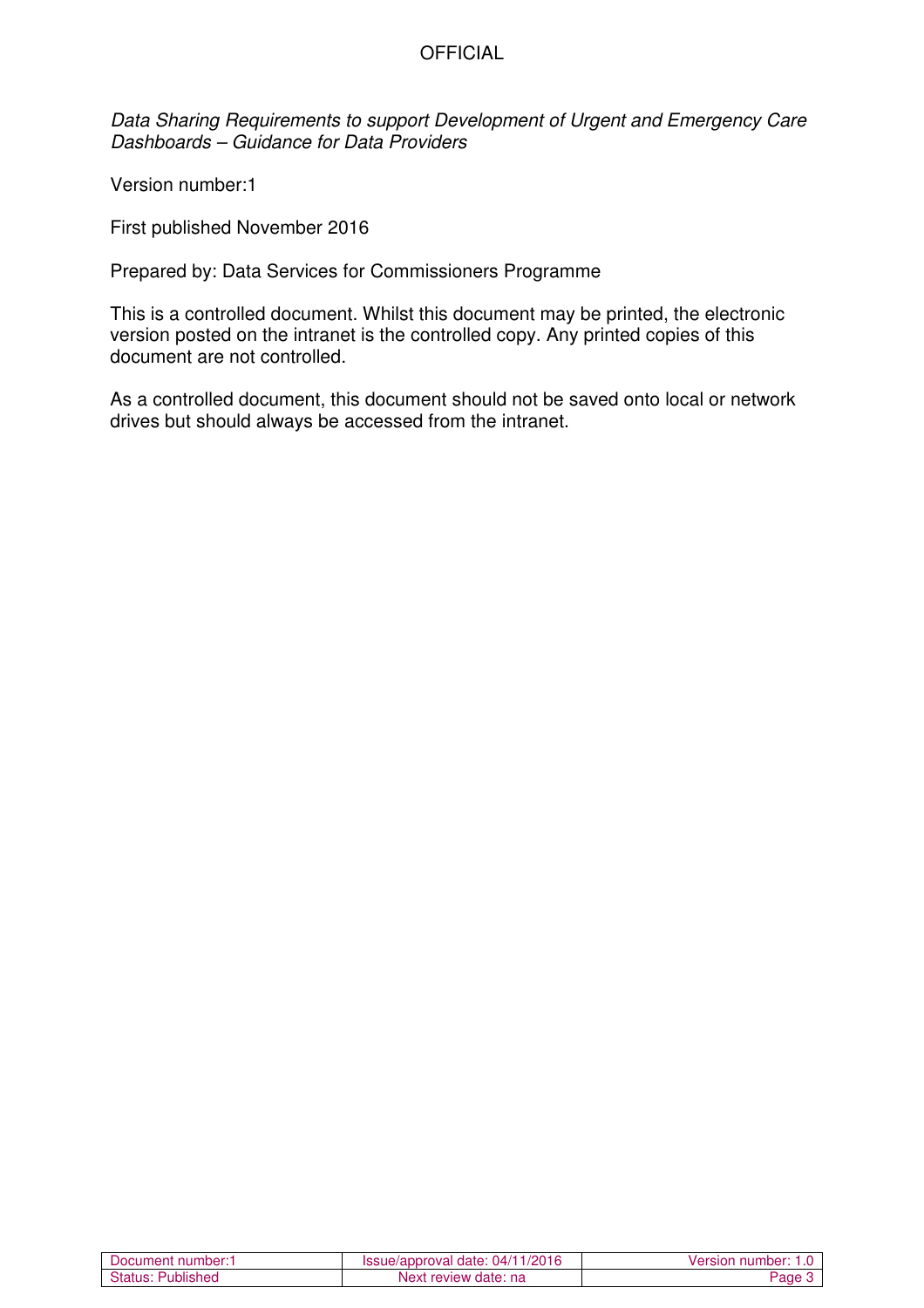# **1 Introduction**

NHS England is keen to promote existing best practice around the deployment and utilisation of Urgent and Emergency Care Dashboard Business Intelligence Solutions and encourage all health economies to develop and roll out this functionality during 2017/18. These capabilities will enable local health economies to analyse and understand patient referrals, pathways and outcomes within the wider urgent and emergency care system and help inform commissioning decisions for urgent and emergency care services.

Accessing these patient flow data and the subsequent shifts in activity after system changes will help in the evaluation of the effectiveness of individual and compounding system changes.

The development of Urgent and Emergency Care Dashboards is dependent on urgent and emergency care service providers flowing appropriate data to commissioning support organisations via DSCROs and, and in particular data on 111 service activity. This document describes the minimum expected set of data to support urgent and emergency dashboard development (section 2) and how these data will be used to fulfil analysis requirements (section 3).

Providers should note that their commissioners will be asking for these data to be included in agreed national and local commissioning data flows as part of the negotiation around S23.9 (Contract Management, Reporting and Information Requirements) of the NHS Standard Contract 2017-19

| Document number:1    | Issue/approval date: 04/11/2016 | Version number:<br>.0 |
|----------------------|---------------------------------|-----------------------|
| Status:<br>Published | Next review date: na            | ∤age                  |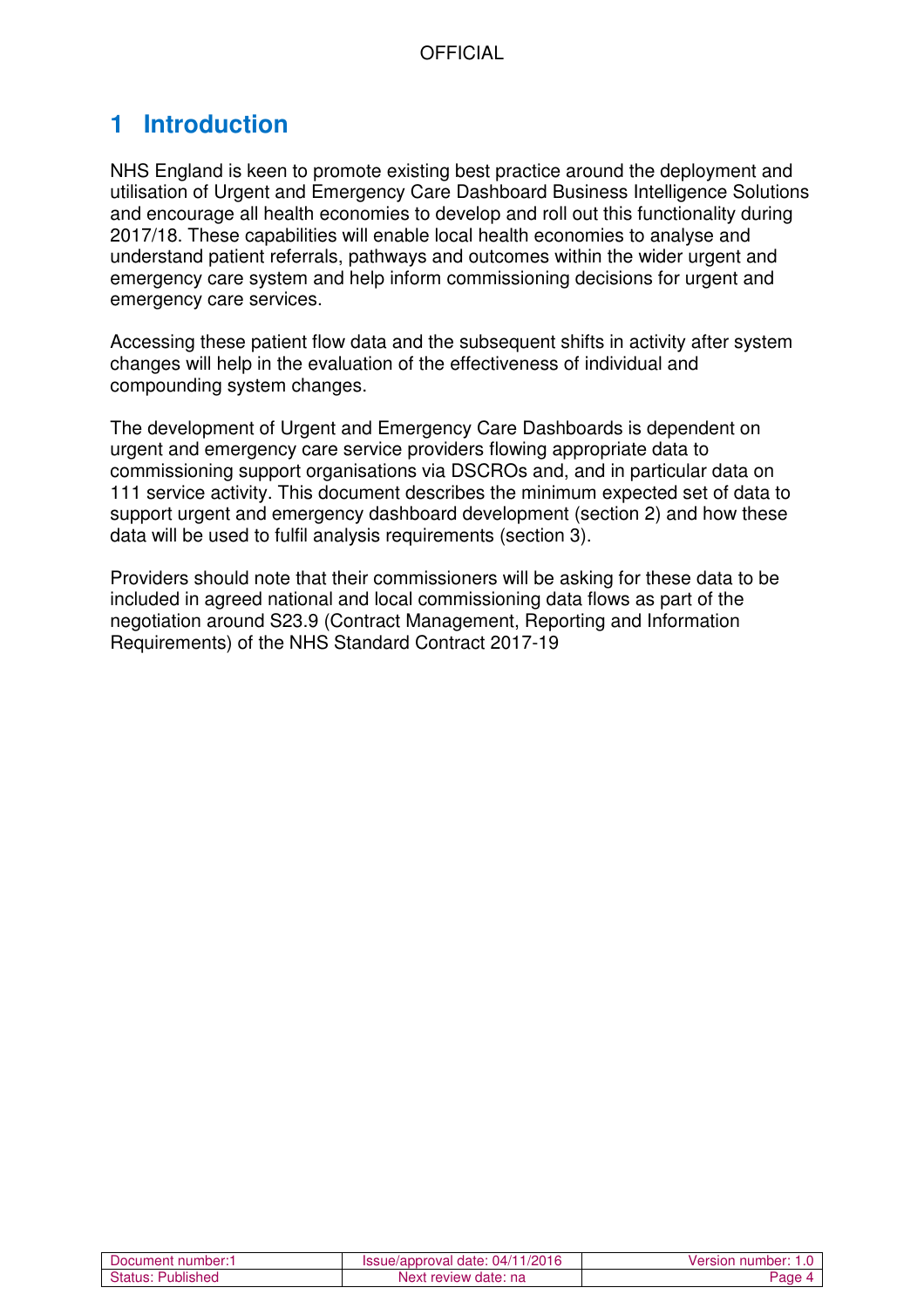# **2 Data Requirement**

### **2.1 Data flows**

- i. All providers of Urgent and Emergency Care (UEC) services need to share data with commissioners meeting the requirements set out in this guidance and meeting the minimum standard data specification detailed in the attached spreadsheet in Annex A.
- ii. Annex A (Minimum data requirements for UEC dashboard) contains the minimum requirements for data to enable the dashboard and meet the reporting requirements for all parts of the UEC system. APC, A&E and OP flows are anticipated to be met via existing local flows or existing national commissioning data flows. The section relating to 111 data may be a new requirement for some providers of these services.
- iii. The full specification of the flow is for local determination, although minimum expectations are set out in this document.
- iv. Data must include an NHS Number, ideally validated and verified, to ensure DSCROs can de-identify patients consistently and replace NHS Number with a pseudonym in DSCRO data disseminations to recipients.
- v. De-identified data will be shared with CCGs or their selected data processor (e.g. CSU or LPF provider) where the pseudonym can be used to link with other urgent care data flows.
- vi. Existing local flows of data should be reviewed and adapted to ensure they meet the requirements of the table in Annex A.
- vii. The NHS England Data Services for Commissioners programme has developed a 111 integrated Urgent Care data specification that provides a consistent and standardised approach to extraction of data. This was developed from reviewing the data currently flowing from providers to commissioners to identify a consistent specification. This covers all the 111 data required under Annex A to produce the dashboard, and could be implemented to provide a comprehensive data set to support all commissioner requirements for data. The specification can be downloaded from the NHS England website - https://www.england.nhs.uk/ourwork/tsd/dataservices/commissioning-flows/local-data/

This document does not cover compliance with information governance requirements and related documents such as safeguards and controls that comply with the Anonymisation: managing data protection risk code of practice<sup>1</sup> published by the Information Commissioner, and data sharing agreements. These aspects will be covered as part of the usual contract negotiations between service providers and commissioners.

 $\overline{\phantom{a}}$ <sup>1</sup> https://ico.org.uk/for-organisations/guide-to-data-protection/anonymisation/

| Document number:     | 1/2016<br><b>Proval</b><br>(14)<br>aate:<br>sue <sup>7</sup><br>zoor | number:<br>∀ersion∟<br>∪. ו |
|----------------------|----------------------------------------------------------------------|-----------------------------|
| Status:<br>'ublished | Next<br>≀ date: na<br>review                                         |                             |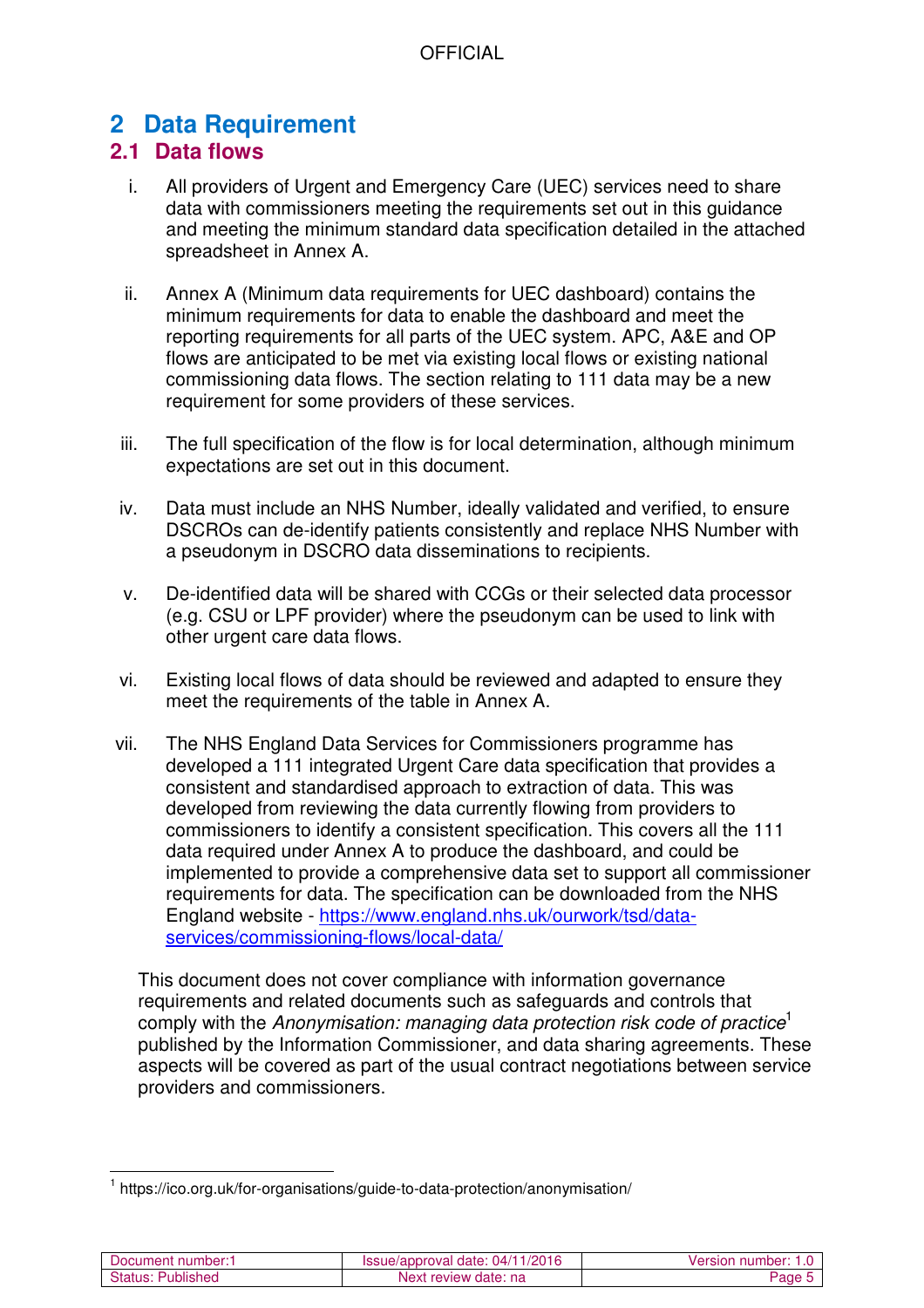# **3 Analysis Requirement**

### **3.1 Overview of analysis requirements**

In order to understand and improve the Urgent and Emergency Care systems across England, CCGs are required to measure, monitor, report and, where appropriate, action improvements to the system, based on robust analysis of system activity.

This will require a range of analyses to assess system usage (volumes, rates, identification of frequent users etc.), system entry and exit (treatments and dispositions, arrivals, admissions and discharges) and inappropriate system usage (driven by patients or the service).

To do this, it is imperative that local health economies understand how and when patients access the system, how they navigate through the system and how patients exit the system. In order to provide a standard suite of reports and analytical tools, it is critical that consistent data be available across all CCGs.

In order to achieve the requirement outlined above, the commissioning support organisations will need to be able to link these datasets through pseudonymised patient identifiers.

## **3.2 Analyses anticipated from dashboards**

Basic metrics:

- Volumes number of calls, attendances, emergency admissions between selected dates – output in charts and tables
- Rates calls, attendances, emergency admissions per 1,000 commissioner population between selected dates – output in charts and tables

Activity analysis:

- 111 disposition data (Allocated Care Type) i.e. Ambulance dispatch, Recommended to attend A&E or Urgent Care equivalent, Recommended to attend primary and community care, Recommended to attend other service, Not recommended to attend other service – output in charts and tables
- A&E Activity (source / disposal, diagnosis and treatments, In/Out of hours, time spent in A&E) – charts and tables
- Emergency Admission Activity (admission/discharge methods, HRGs, procedures, diagnosis, LOS) – charts and tables

In all three cases, also produce charts and tables of frequent callers, attenders, admissions above a user defined threshold between specified dates and a range of other selections such as time of day / day of week available

Patient characteristics such as age, sex, and incident location, will also need to be analysed for all delivery points. This will be possible by the use of the unique pseudo identifier within the system to link back to the source data within appropriate DSCRO services.

| Document number: 1   | 04/11/2016<br>sue/approval date: | Jersion number:<br>.u |
|----------------------|----------------------------------|-----------------------|
| Status:<br>Published | Next review date: na             | aqe,                  |